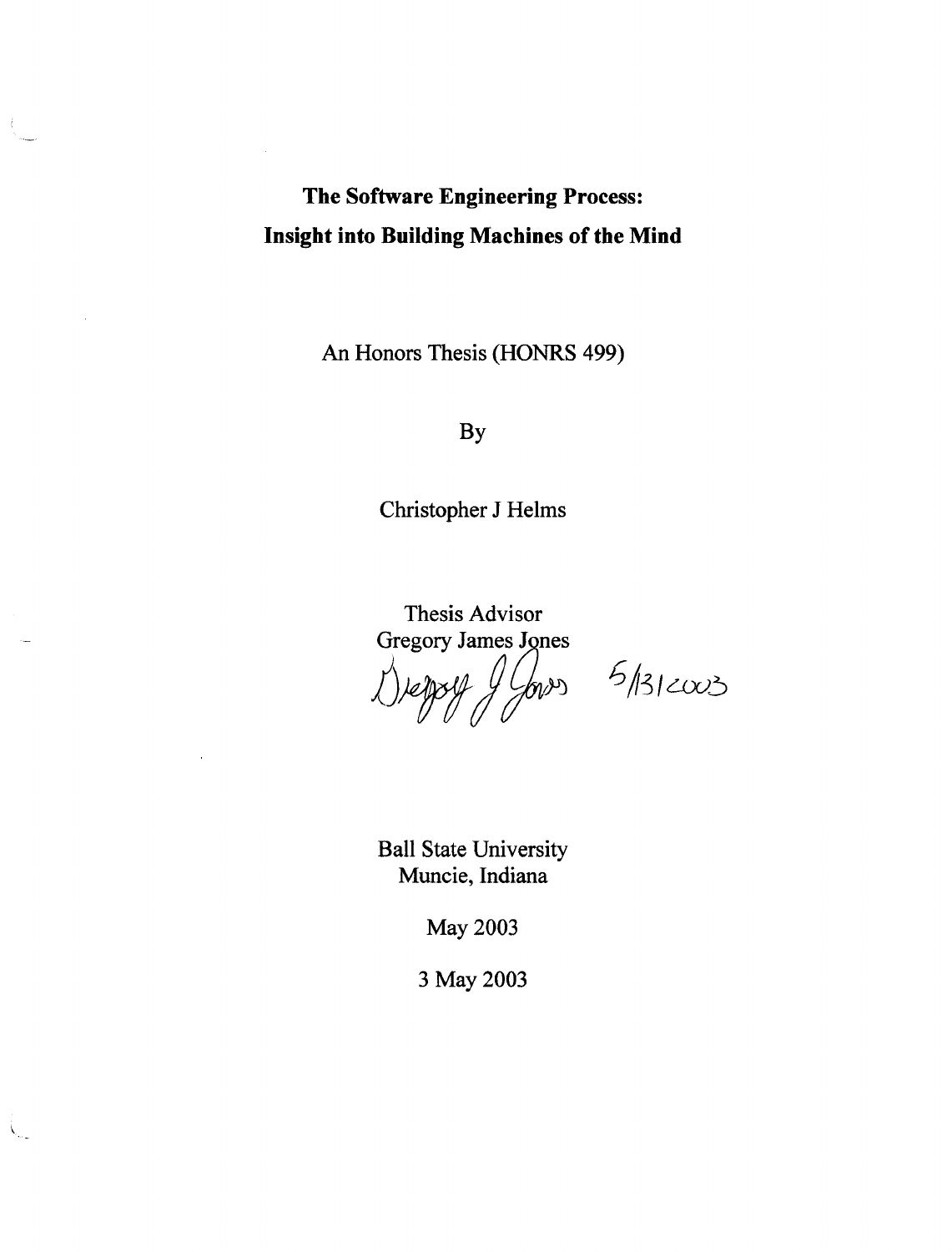#### Abstract

My intention is for the reader to get an insight into the software development process. It is written for the non-technical reader. The thesis includes an explanation of the program, an explanation of software engineering and some of the practices as well as how they relate to the engineering of the program. A description of the design process, the programming language used and why we chose that language will be given. Next there will be a short description of the team members and what their roles were. Finally a post-mortem of the project will be given including certain items that went right as well as what went wrong. I wish to instill in others a greater sense of what happens on a smallscale software project. Perhaps this will give them a greater appreciation each time they start up their computers and use their favorite software program. Lots of work goes into creating even the smallest program, and I take less for granted being involved first-hand in the creation of such a program, and I hope I can pass that along.

 $5\rho$ Coll  $\n *1*$  $LD$  $2459$ , ~. 2005  $H45$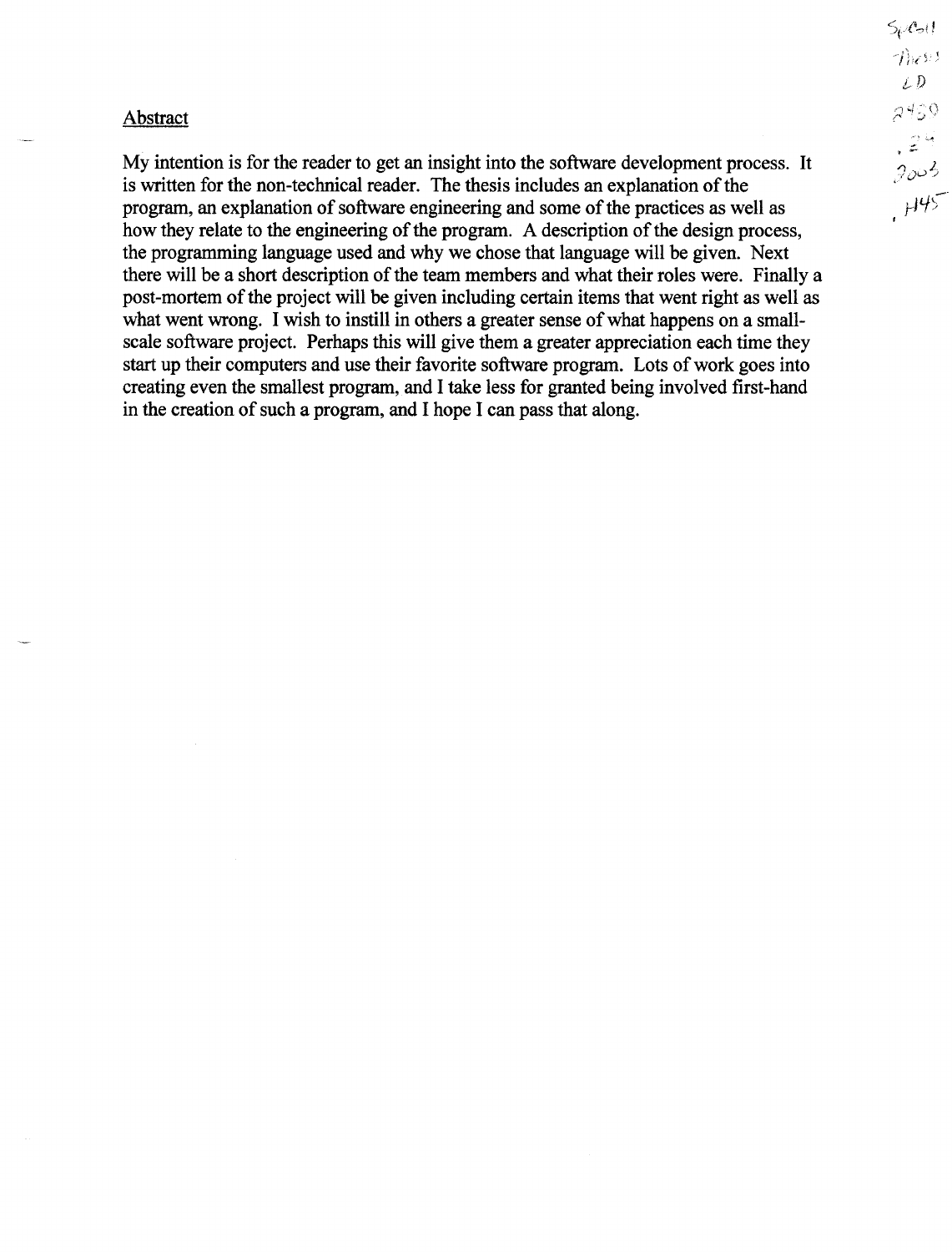# Acknowledgements

- I wish to thank Jim Jones for advising me through this thesis paper. If it were not for his suggestions and comments, this paper would not have realized the potential that it has found. I also would like to thank him for keeping me going in the honors program; since there were many times I would have left it for an easier way out. You have been a great friend, boss, mentor, and advisor throughout most of my college career. Thank you for being there for me.
- I wish to thank my parents for always being there for me. Although it is a long way from home, they were always a phone call away.
- I wish to thank my Software Engineering group for making my life during the past year a little more interesting.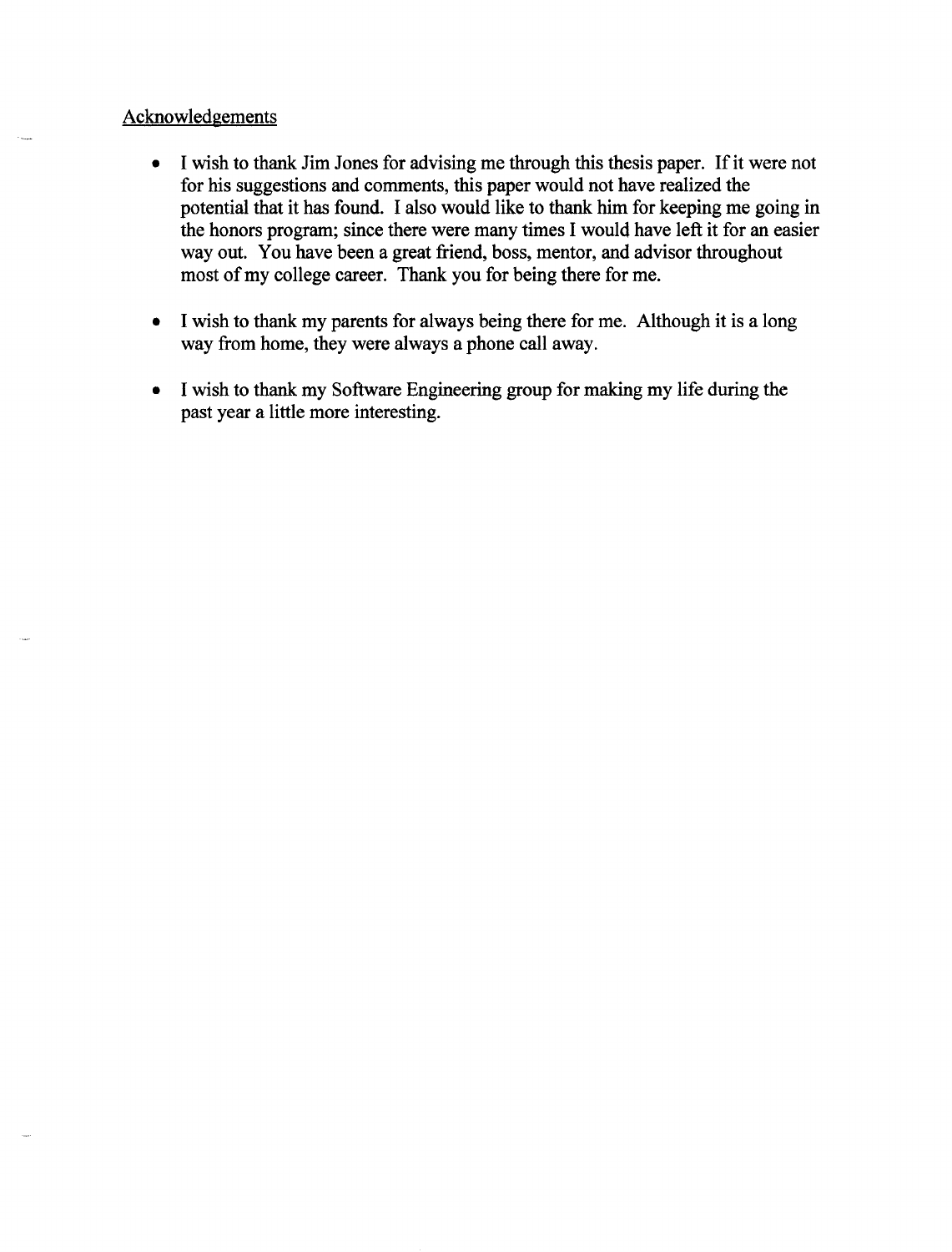# **The Software Engineering Process: Insight into Building Machines of the Mind**

# **The Theory of Software Engineering**

Somewhere along the line, it was discovered that if you apply a process to programming, the software that is generated becomes more consistent. This process is known as Software Engineering. "Software engineering is the establishment and use of sound engineering principles in order to obtain economically software that is reliable and works efficiently on real machines." (Pressman 20) This means that when you apply engineering methods to software as one would to building a physical product, the end product will have the potential to work better than one that did not utilize these methods, and it will be able to do so with fewer revisions.

Just as engineers build machines through engineering, software engineers do likewise. Since software "machines" are not tangible, they can be thought of as machines of the mind.

## **Explanation of Software Engineering Course**

The software engineering sequence at Ball State University spans two semesters at the end of each computer science undergraduate's career. During the sequence, students are grouped together toward the beginning of the first semester with two to three other students. These are the people that will be with them through the course of the year. The goal of that year is to learn about the practice of software engineering and apply those techniques to a software-based end-project for a "real world" client or organization.

As the class learns about software engineering methods, practices, et cetera, we also get to think of or choose a project, and then eventually propose it to a client who will accept a set of requirements. Throughout the fIrst semester and several weeks of the second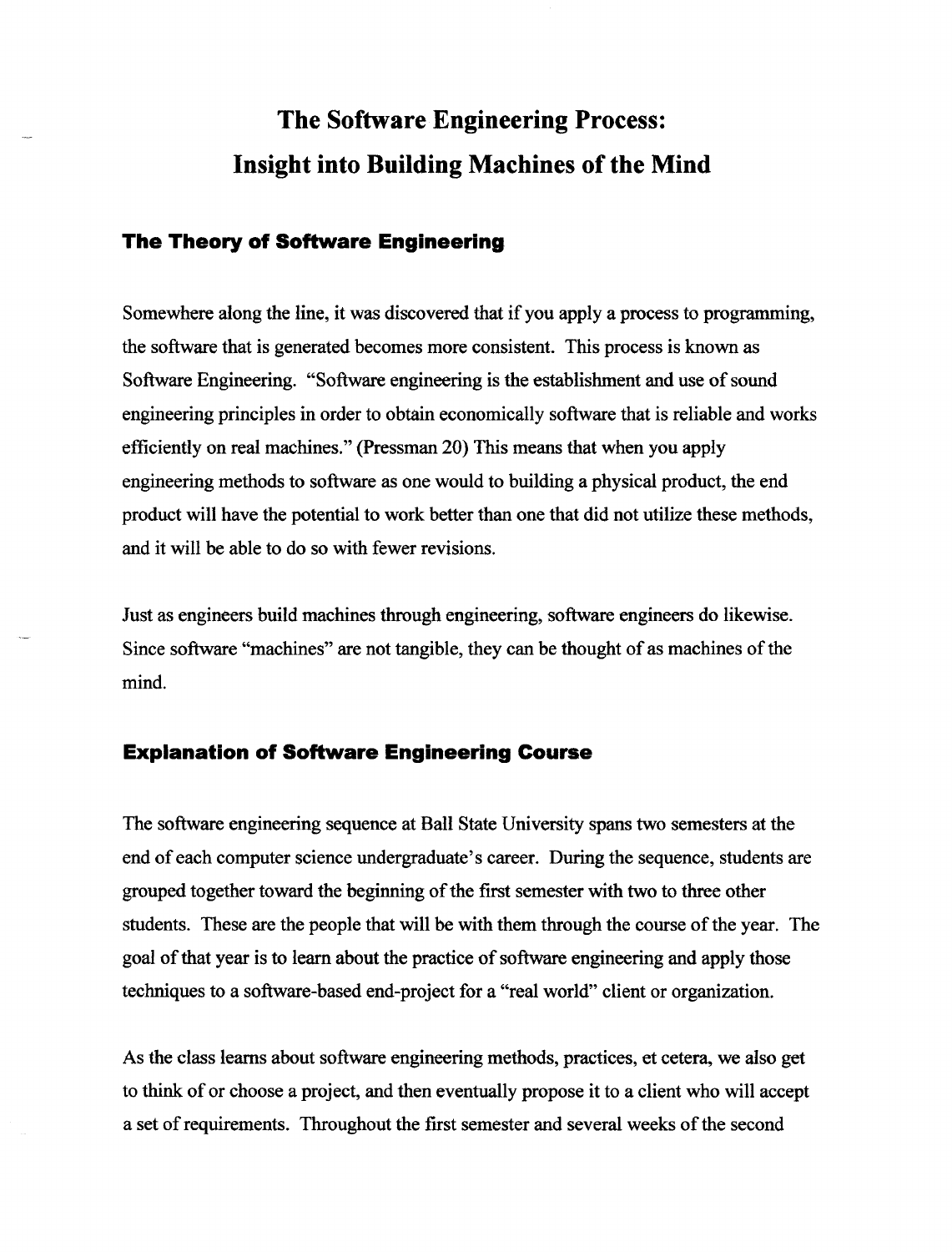semester, we plan the requirements, scheduling, and create many other documents and diagrams that will help us later in the engineering process when we start coding (slang from the actual writing of the programs computer source code). In the second semester, we take all of these documents and start to build the project, completing it by the end of the year.

The purpose of the course is not just to learn how to make software. After all, that's what we have been doing our entire college careers, and sometimes starting before that. The software engineering sequence is designed to teach us a few more things. One is teamwork; working in a team is completely different than working alone. You are removed from all but what your tasks are, and it is amazing seeing everything start to fit together toward the end of the project. We also learn about project management and design through reading, outside research, and in-class lectures. Finally, we are supposed to apply all of this acquired knowledge towards the creation of our final project. It's amazing seeing how all of these details fit together and match what you do with your team on the project.

## **SIRS**

Our program has been given the title of Simplified Reporting Software, or SiRS for short, created by the Coalition of Programmers, or Team COP. It is designed for the Ball State University Police Department to aid them in filing their Case Reports electronically in order to cut down on paper usage, and for ease of searching through their cases.

Previously, the Police Department had been doing most, if not all of their work with paper forms. They would store these forms in file cabinets, arranged by case number. Because of this system, there is no quick and easy way to search for specific cases unless you know the number. Also, filing cabinets have a limit of space and are very bulky. Several years ago, one of the officers with programming knowledge created a computer program to aid in the Department's work. However this program was not easy to use, it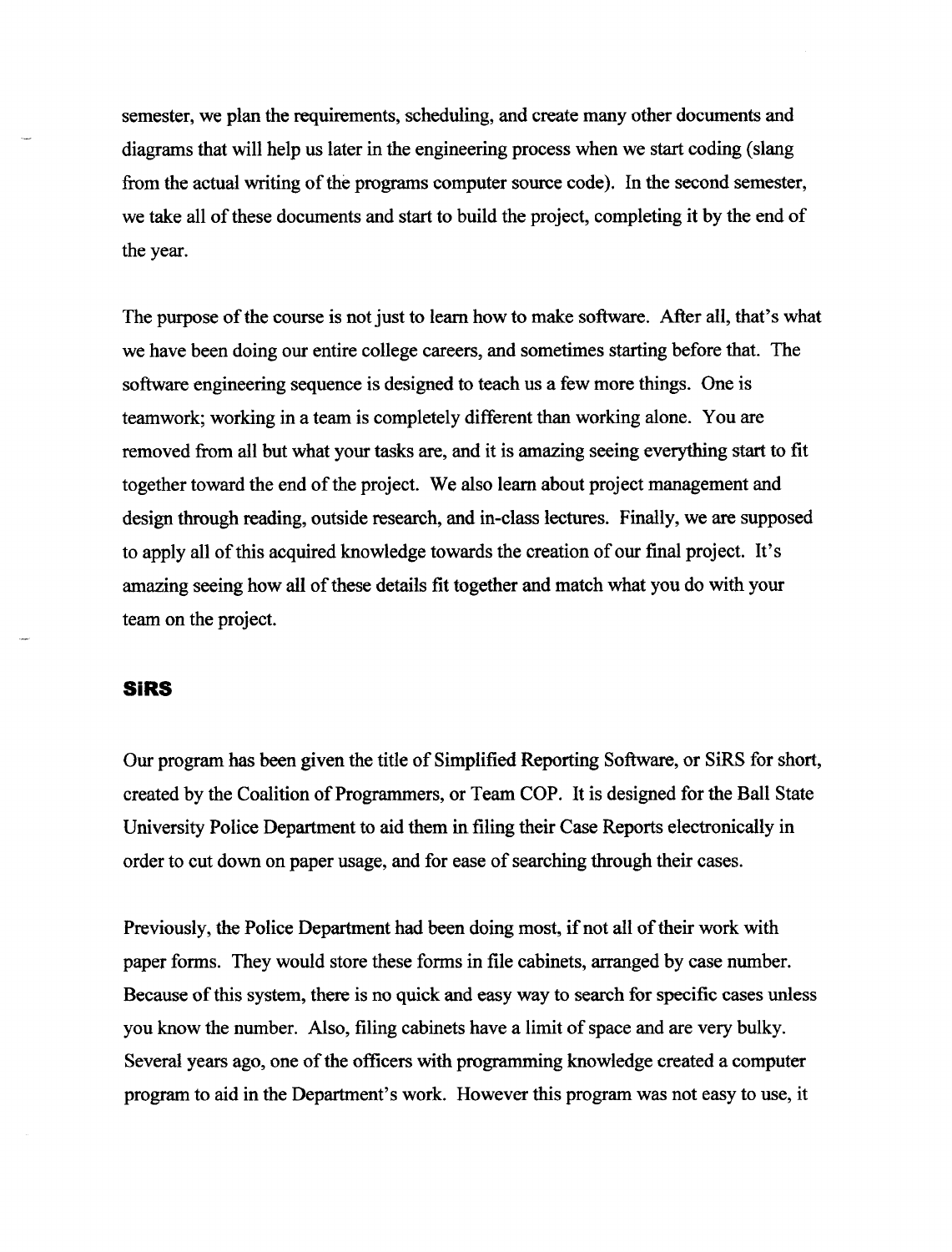was quite buggy, meaning it was not reliable, and the creator had left the University some time ago and was not around to support the outdated software.

Our team knew that we could create better software than they had, and make their current way of operating more efficient. With a copy of the forms they use in hand, as well as the specifications and requirements that we discussed with our client, and using the software engineering techniques we learned in class, we set out to create Simplified Reporting Software for the Ball State University Police Department.

# **Overview of Modem Common and Uncommon Practices**

Here I have chosen a few methods of engineering to outline. Three of the methods were used by my team in one form or another, conventional methods, object oriented development, and rapid application development; and the other, extreme programming, is extremely interesting, and could be the wave of the future for software engineering.

#### **Conventional Methods**

Conventional methods of software engineering rely on a more linear and sequential approach. This means that first there is analysis, then design, then coding, and then testing. Sometimes there are variations on that model, such as creating a cycle out of the linear model, but it mostly stays linear.

## **Object Oriented (00) Development**

The object oriented approach is similar to the conventional methods approach. Object oriented software engineering in the past described using an object oriented programming language such as Java or C++, which emphasized code reuse. Code, or component reuse, describes the process of taking previously written code and making it work with your program, either by plugging it in or modifying it and then inserting it into the program. Now it has its own model that is evolutionary in nature, resembling a spiral, and emphasizes the reuse of code.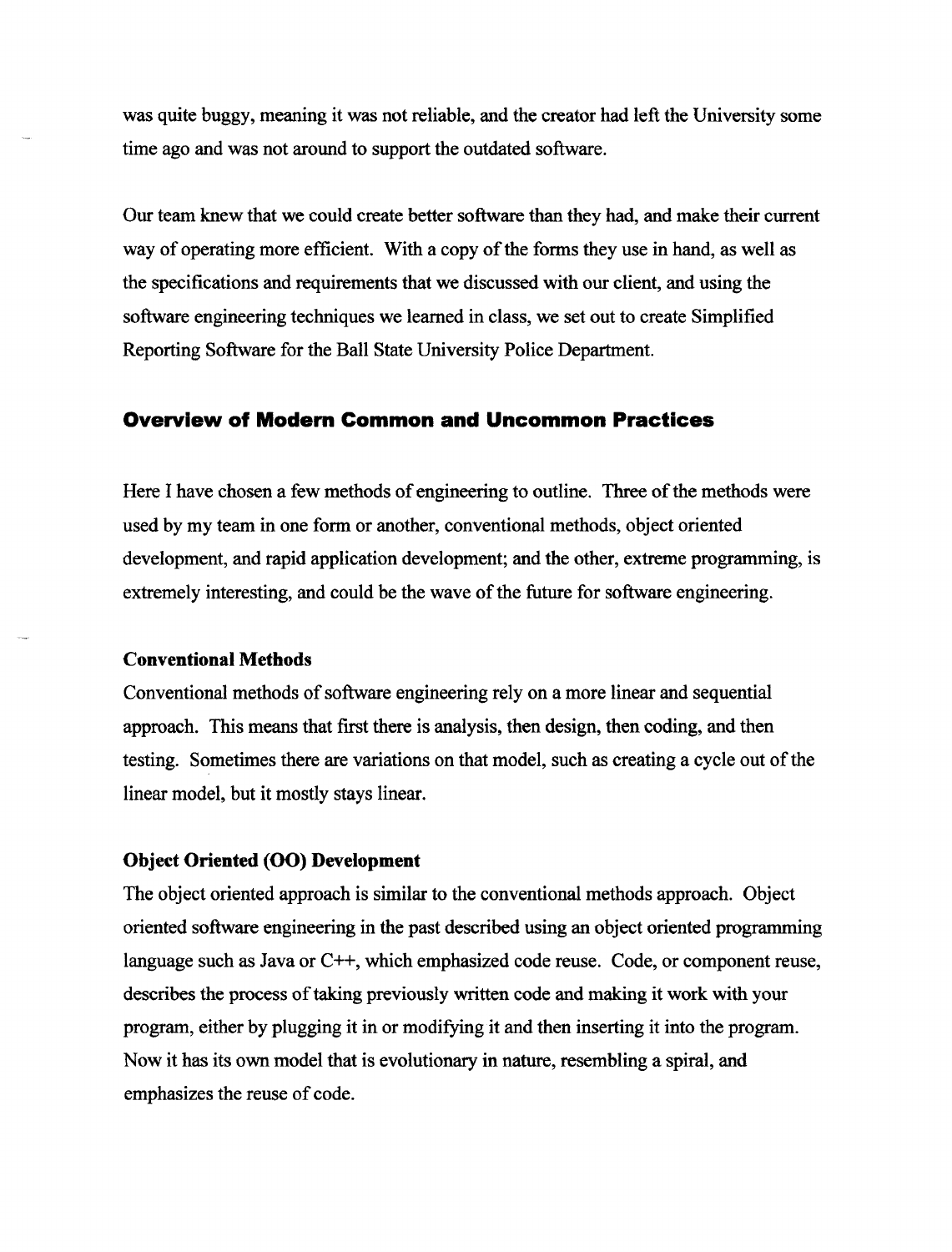The model looks like a spiral because you make many trips around the same set of stages. These stages include customer communication, planning, risk analysis, engineering, evaluation, and then returns back to customer communication. This allows the customer to be involved in the beginning and end stages of development. Once you discuss the specifications with the customer, you can build the software, and then bring it back to the customer who will tell you what is right and what is wrong. You then continue the cycle until everything works as the customer expects.

#### **Rapid Application Development** (RAD)

The rapid application development approach means just that: it is used to create software rapidly. Like object oriented programming, it relies heavily on component reuse to save time and energy. Since it emphasizes reuse, many of the software components have already been tested, so that cuts down on the testing time as well. This can also be used with the prototyping model so that the customer is able to see mock-ups or not fullyfunctional prototypes of the program so that the developers can quickly get feedback from their clients.

## Extreme **Programming (XP)**

Extreme programming is a new paradigm, only about six years old, which is designed for large projects with changing requirements. It improves upon processes in four distinct ways: communication, simplicity, feedback, and courage.

"XP programmers communicate with their customers and fellow programmers. They keep their design simple and clean. They get feedback by testing their software starting on day one. They deliver the system to the customers as early as possible and implement changes as suggested. With this foundation XP programmers are able to courageously respond to changing requirements and technology." (Wells)

While relatively new compared to the methods mentioned above, many companies have already started to embrace its advantages. Such companies are Ford Motor Company, DaimlerChrysler, and quite a few others. We did not get to implement this new approach to software development, but I think it is very interesting and could be very popular in the future.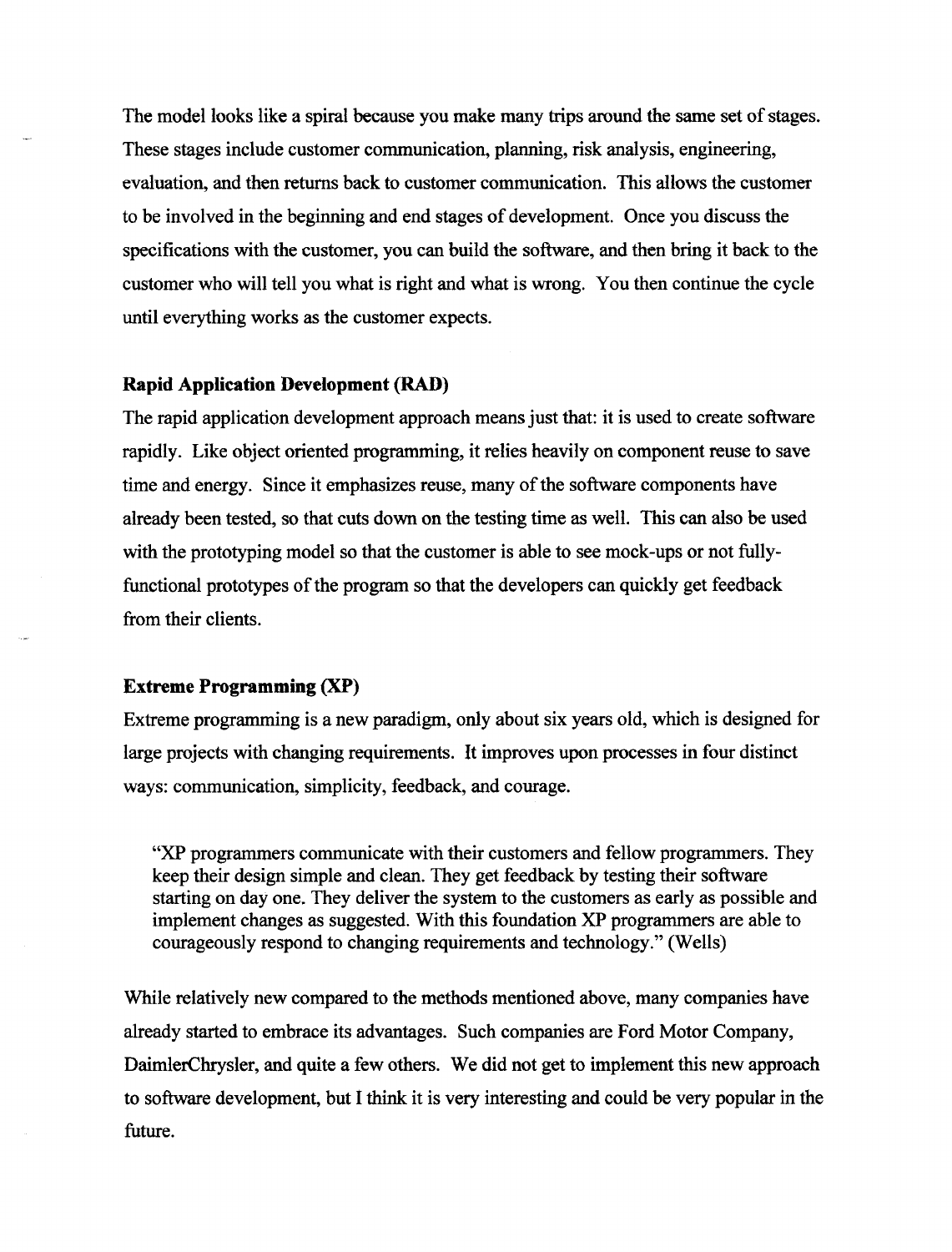# **Using Those Practices**

We combined aspects of the linear, object oriented, and rapid application development models for our project. We started with a linear approach because that is what was outlined in the book and lectures at first, and our project seemed to fit with it really well. We decided that our language would be  $C#$ , which is an object-oriented language. We figured that even though we were using an 00 language and taking an 00 approach, we could still fit our project to a linear model. And besides, we weren't looking forward to the extra work that would be required to rewrite our analysis to fit the object oriented paradigm. Since our time was limited, we also implemented a rapid application development approach, as well as creating prototypes. After getting the main interface finished, we filled in the blanks with the separate forms and other functionality that was required.

It seems like we came to the conclusion of what language we were going to use and what practices we were going to use at the same time. Each decision grew off of one another in a natural progression, so there was no second guessing any of the decisions. The object-oriented approach led to an 00 language. Our language led to the ability to create prototypes in a rapid application development style. The progression just flowed naturally.

## **Designing the Program**

Design is broken up into a series of documents in conventional methods of development. From the list of requirements, you should be able to create a data flow diagram (DFD). This is a diagram that breaks the program down into many levels, from general to very specific. As it gets more specific, you can see the individual functions of the program, how the data goes from one point to another, and also what transformations the data undertakes in the process. After creating the data flow diagram, you take that information and make a structure chart. This takes the functions in the DFD and breaks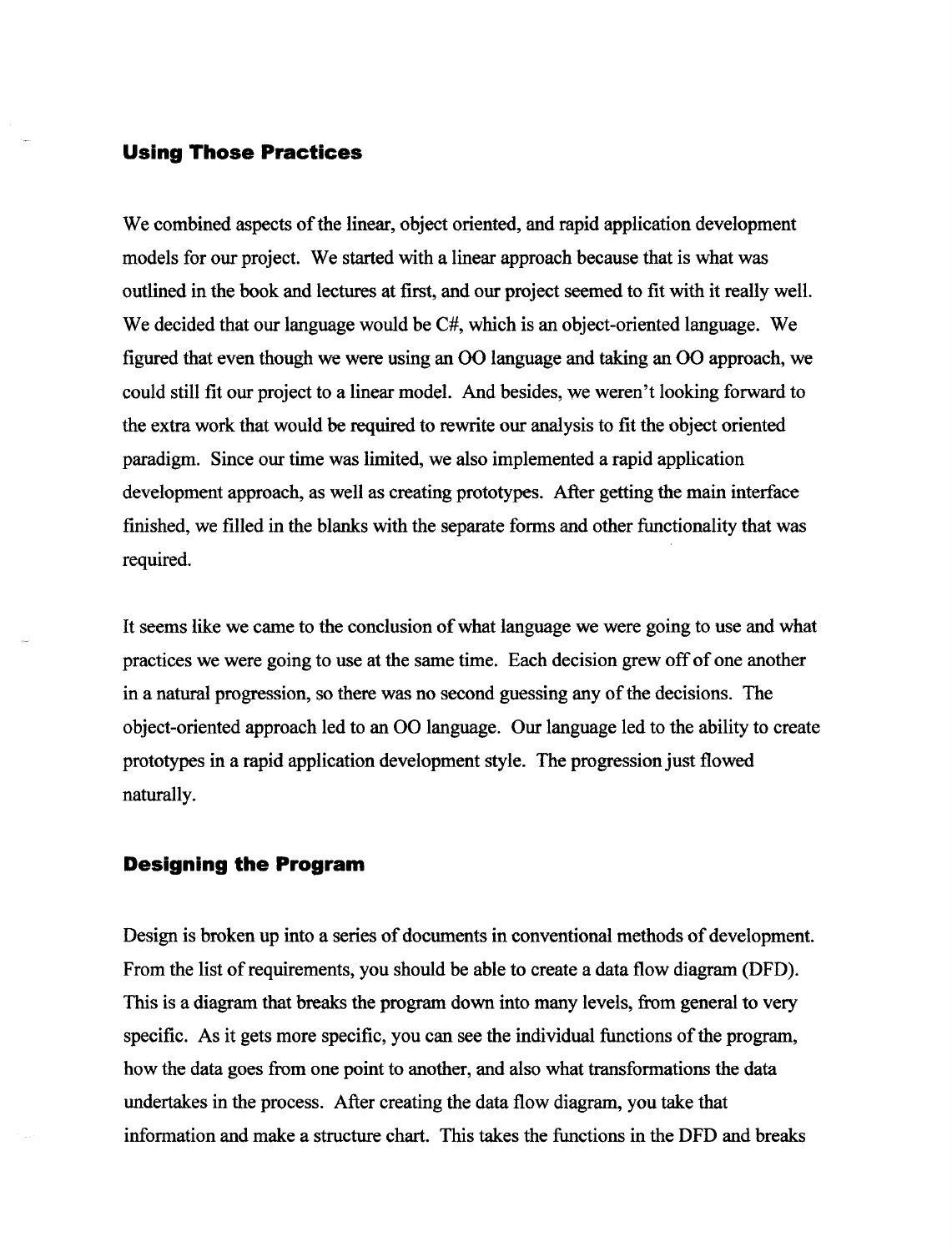them down into input, output, and transfonnations of data. You also will create a data dictionary, which defines the functions and the data for easy reference.

After the architectural design, you are able to design the user interface. This means that you give the ability to the user to access the functions that you will create. It is important to know your users when designing an interface for them. You will want to make the interface familiar to them. For example, when designing an interface for a bill-paying program, you could design the interface to look like a checkbook since that is familiar to everyone. This helps the user easily understand how to use the program and generally cuts down on learning time and training costs. We designed the on-screen fonns to look as close to their written forms as possible, because the forms were familiar to our clients and potential end-users.

From the design phase, you are able to create test-cases. These outline how the finished program will be tested. One way to test is to make sure that all the requirements were met, and that they work as good as possible. Another way is to test the code itself. To be thorough, the tester should utilize many methods. Our testing phase was short simply because we were pressed for time, but it was important because it found errors that we were able to fix before delivering our project to our client.

## **Description of C#**

Naming conventions for programming languages are very interesting, and usually include in-jokes that only programmers would (or would want to) understand. Long ago, there was a language called 'B'. Then, someone made several improvements on that language and called it 'C,' as C is the next letter after B in the alphabet. Several years later, more improvements were made on the C language, and therefore  $C++$  was brought into existence. The "++" operator in C++ added one to a number, so in essence C++ was one language better than C. In the year 2000, Microsoft unveiled C# (pronounced C-sharp), which in musical terms is the note a half-step higher than C.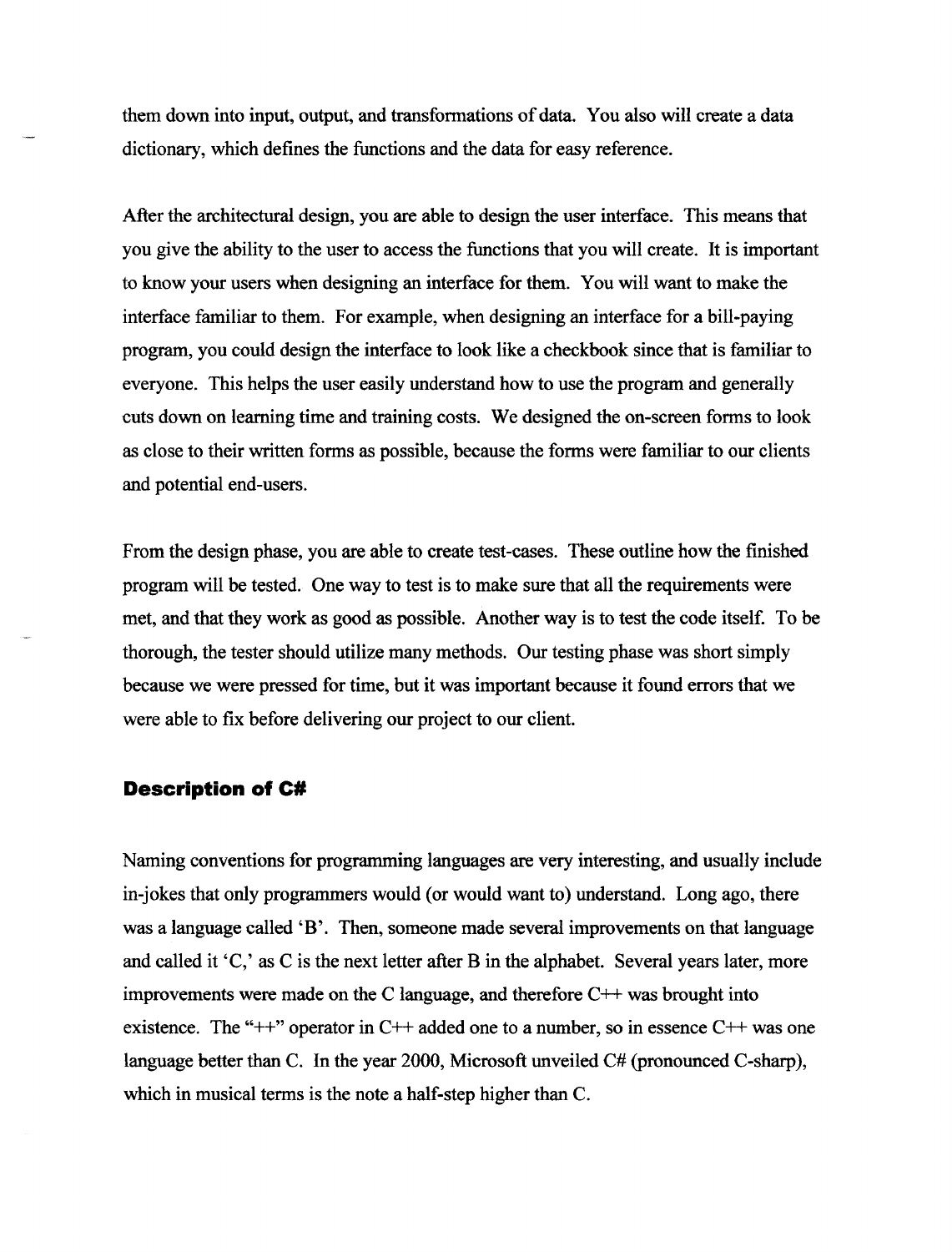"The goal of C# is to provide a simple, safe, modem, object-oriented, Internet-centric, high-performance language for .NET development." (Liberty 3) Now with that sentence of technical jargon out of the way, we can concentrate on what each of those means. Starting with the last item, .NET, created by Microsoft, is a platform, which is a base for programs to run on similar to an operating system but more limited, with four major components. The first component is a set of languages including C#, a set of tools for building applications and services, as well as an environment to run those (known as the Common Language Runtime). Next we have a set of servers that provide specialized functionality for running the computer programs (or applications) created by the languages in the first set. The third component is a set of services that software developers can use to build certain types of applications. Lastly is a set of new devices that are ".NET-enabled," meaning they can run applications created to run on the .NET platform that are not necessarily traditional computers, such as cell phones, game consoles, et cetera.

The term high-performance is nearly self-explanatory. It simply means that an application will run to the best of its ability, and as fast and as efficient as possible. Internet-centric means that all the necessary tools needed to easily create applications that make use of the Internet are built in to the language. Object-oriented describes a programming language that allows programmers to focus on data and the manipulation of that data, rather than the old ways of focusing on the procedure that your program used. Modem describes its age as well as the fact that it is built upon the techniques for languages of the past, both good and bad. A modem language is essentially the next step in building software. Safe means that since the program runs in the .NET environment, which is a controlled area that limits the access of the program, it is not able to be potentially malicious to your system. Finally it is simple for a programmer to learn, since it is built on the fundamentals of several languages such as  $C++$ , Java, and Visual Basic.

Since C# is a new language that builds from three previous very popular languages, the designers got to pick and choose the very best features from each of them.  $C++$  is a very robust language that is used to create powerful applications that can run very quickly and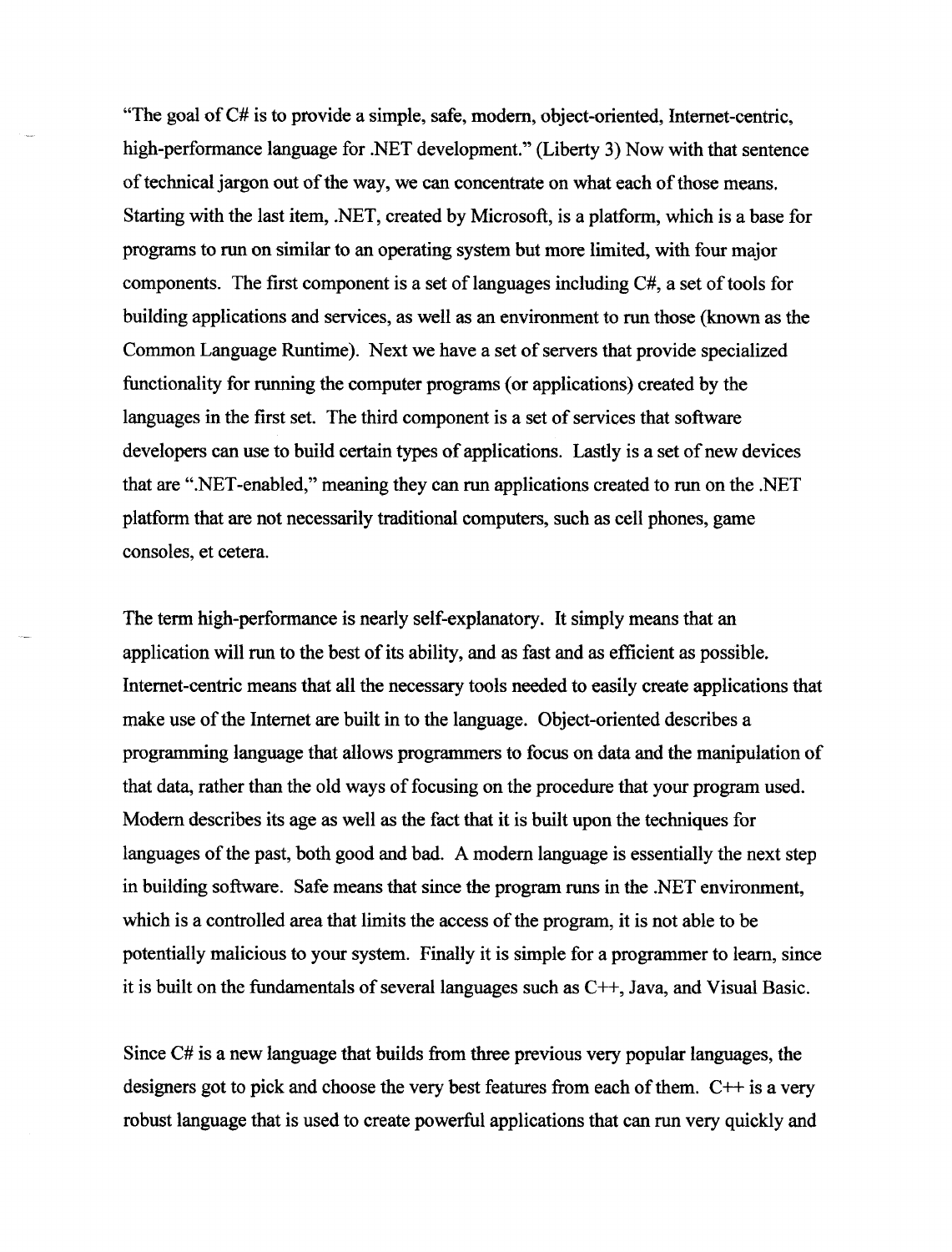efficiently, but the object-oriented aspect of it was added as an afterthought. Java is built from the ground up to be object-oriented, but it is inherently slow. Visual Basic was built for prototyping and rapid application development to pump out simple applications very quickly, but it is not able to create very robust or applications relying on speed.

## **Why We Chose C#**

The semester previous to this sequence, I took a database design course. A database is a collection of information that is used to sort through or find relations between the data very quickly. In this course we had to design a program that would interface with a database file of our own making. It was also around this time that I had first heard about C# and was greatly intrigued. Actually using a computer programming language is the best way to learn about its features, so I set out to use it to create my database project. And, I was successful. I liked it so much that I persuaded my software engineering group that C# would be the perfect language for our project. Getting them to go along with my suggestion was made slightly difficult by the fact that I was the only one that had worked with it before.

There are a few reasons that they went along with my suggestion to use C# as our project's language anyway, and it wasn't just to get me off their backs. First of all, since C# takes its cues from three very common languages (languages that we had all been exposed to during the course of our studies), it would be instantly familiar to them after spending only a little time with it. The program that we would use to create our software, Visual Studio, is one of my favorite programs to use, especially when designing graphical interfaces. We knew that our project would probably be graphical in nature and would be able to make use of this programming environment. Visual Studio's designer is extremely simple to use, yet very powerful at the same time. It is because of this ease of use, as well as the fact that it is one of the only applications that is used to program in  $C\#$ , *and* the fact that Visual Studio was free to us through the Computer Science department that we chose it as our primary programming environment.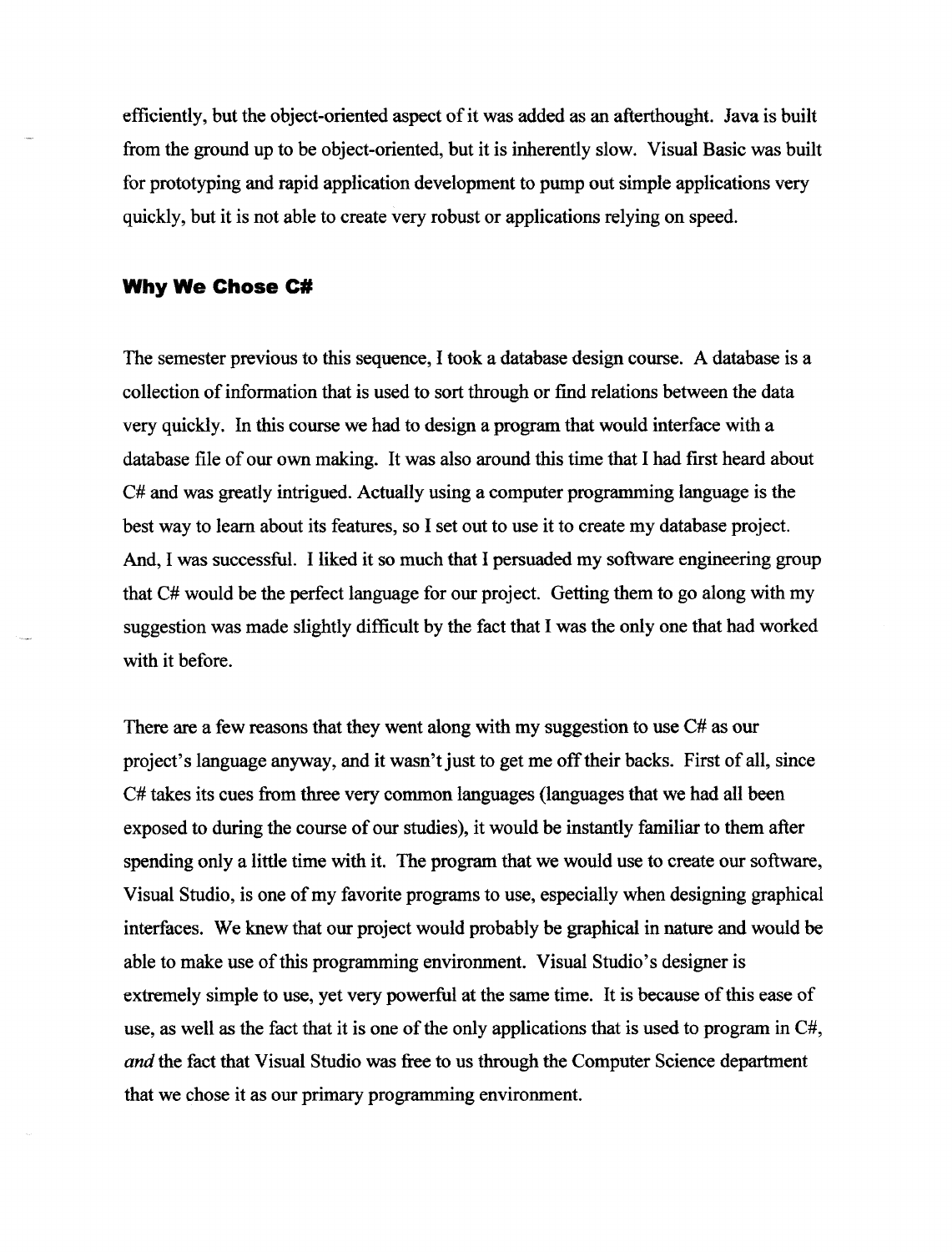We also knew that the target platform would be for a Windows desktop computer. Rather than going with Java, which is platform [computer] independent, yet slow, we chose to go with C#, which is designed to create Windows applications. Our clients are currently running on older model computers, so we would need for the application to run as quickly and efficiently as possible with the hardware constraints.

With the rapid application development aspects of the language, we can see the fruits of our labor as soon as we complete a module. A module is a small piece of a program that is able to be added in to the main program; think of it as a video game cartridge. Then, we can plug that module in to the rest of the program and see how it interacts within the environment. This can help us spot problems and resolve them very quickly with how it works, or to fix aesthetic problems with the interface.

# **The Final Product**

On the Monday of finals week, we demonstrated our software to Gene Burton and other members of the University Police Department. It did not go perfectly, but it did give them a good idea of what we had created for them. It also allowed us to see their reactions and to have them test the software out to see how they took to it. They were impressed and pointed out a few errors that we needed to fix before we could call it final. On that Thursday, a completed version ofthe Simplified Reporting Software was given to Gene. He approved and allowed us to pass our Software Engineering series of classes.

# **Team COP - the Coalition of Programmers**

#### **Tony-Group Leader**

I've known Tony since his freshman year living in Swinford Hall, and we had become good friends. The quality I look for in a leader is the knowledge of when to stop being your friend and to start being your boss. That is why we elected Tony the team leader. When he is our boss, he will be very direct with you. He will always tell you what is on his mind and will give you praise or criticism when you deserve it.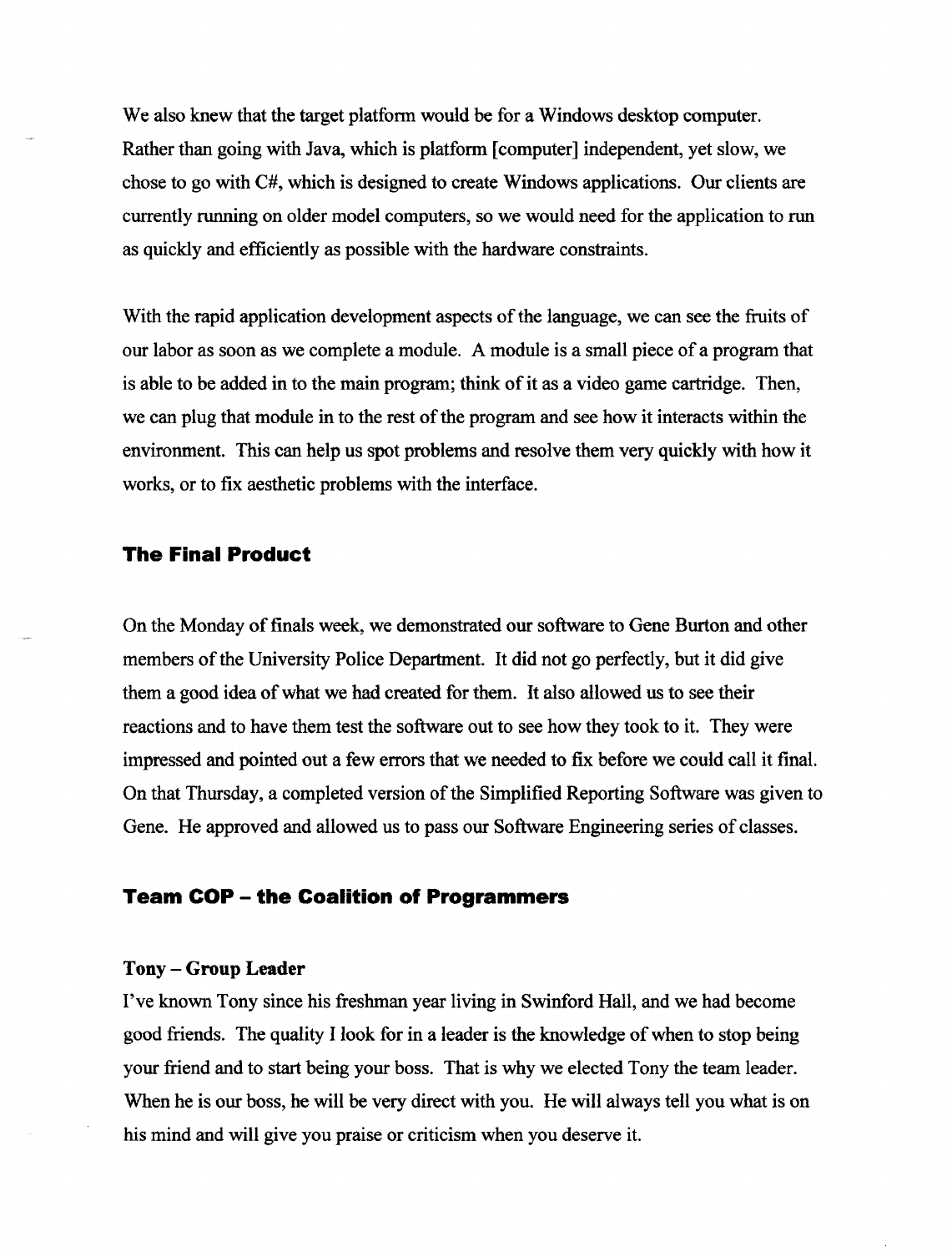#### **John - Lead Programmer**

I had not met John until the beginning of the software engineering classes. We took him in because he knew Tim and we needed a fourth man for the project. The first semester, John's skills lay in designing the PowerPoint Slides and intro graphics (such as flying doughnuts) to our presentations. This semester, however, he really came through with the task of coding the main part of the program, and also designing and implementing the main interface.

#### **Chris - Forms Designer**

I started out being the in-guy by getting our group the project through one of my supervisors in University Computing Services. I also was the only person that had heard of the language we ended up using. I was later known as "The Brain" for having a knack for creating the diagrams and charts that we needed. The second semester, I used my knowledge of designing with Visual Studio to complete the online forms based on the original paper-design.

#### **Tim - Testing**

I've been in several classes with Tim in the past, though I did not get to know him until our software engineering class. Tim's talents were utilized toward the end of the process with the knack and the passion to break things. We needed those skills during the testing process to make sure that John and I had done everything correctly so that they match up to the requirements set up in the first semester. Also, he made sure that the code did not break under normal and abnormal conditions.

## **How Well We Worked Together**

It seems like from the beginning of our team's creation, there has always been a division between us, or maybe it was just my perspective. I felt that since I knew Tony the longest and would always have venting sessions on the way home from class, there was us, and then John and Tim were on their own. Since I felt that the project itself centered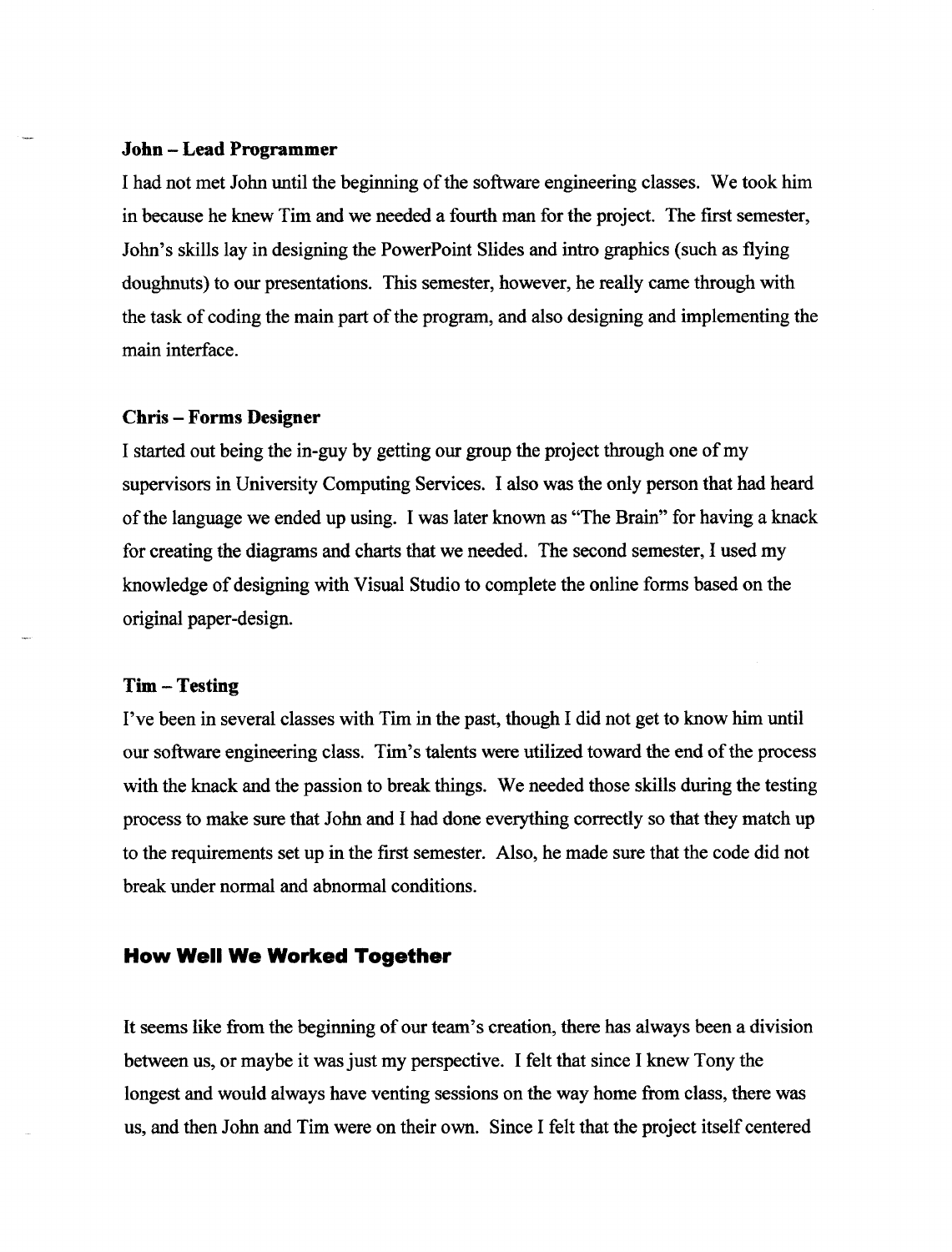on the fact that it was separate people doing their own thing, and then finally everything would fit together at the end, any dissonance between people was not too much of a concern. However, even with our group being cliquey, there were never any ill feelings between any of the members of our group. We worked well together when we were together and got things done very efficiently.

## **Our Problems**

Our main problem, and perhaps our only problem, was the fact that we did not communicate very much, and it only got worse between the first and second semesters. In the beginning we were in the same class and had regular team meetings, and that is because we had regular assignments that dealt with the whole team to get together and brainstorm. After all of those assignments were done, we no longer had any need for team meetings. Then in the second semester, three of us moved to another section of the class because of scheduling conflicts, and John had to remain in the original section because he had a conflict with the section that we moved to. The biggest problem with the separation of the team is that our lead programmer who was going to build the entire interface and backbone of the program was not in constant contact with the rest of the team. This caused some changes in the program that were not part of our original vision such as extra unneeded features.

# **How We Resolved Them**

E~mail was a huge part of overcoming the communication gap, since one of our team members lives out of our local calling area. We would post updates through e-mail, and later when the program started getting too large for e~mail, post them on web pages so that they could be downloaded. Then whoever would be evaluating the program at the time would send their thoughts through e~mail, and be able to keep everyone up to date on what problems we were having, and the direction we needed to take the program.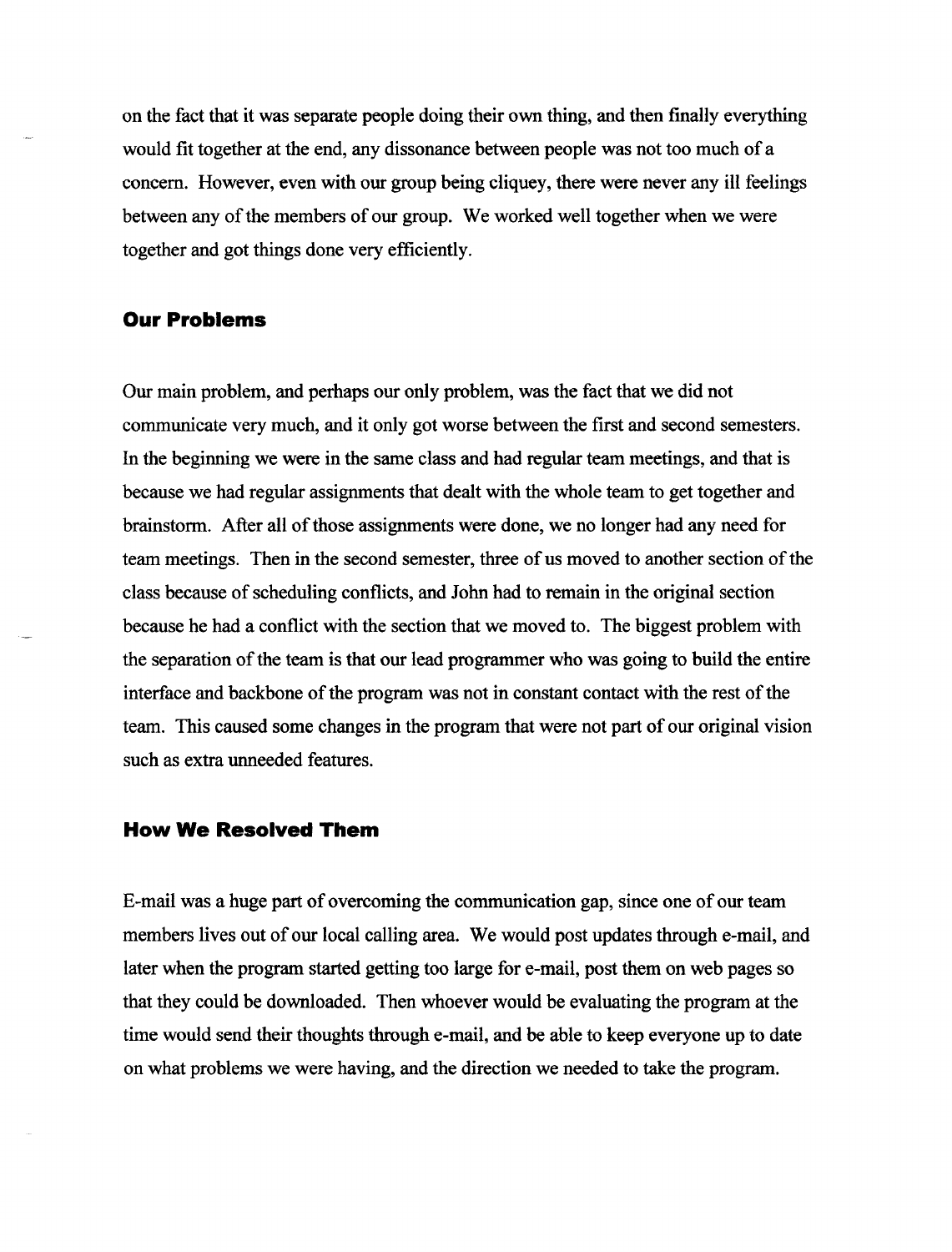#### **Postmortem - What Went Right**

#### **Knowing Our Limitations**

In the beginning, we were very ambitious while designing our project. We wanted to add network capabilities, expandability, the ability to import fonns, as well as other extra features. We soon realized that many of those features would not be possible with the time we had to complete the project. It is a good thing that we caught ourselves early, or we may have been stuck scrambling to get some of those features implemented at the end.

#### **Locking Our Requirements**

One of the interesting things about our client is that they were not exactly sure what they needed, so the task of creating a requirements list fell on us. This was beneficial because we had a good idea what we could do in the amount of time that we had. We also knew how far we could go with the resources that we had available to use. That meant we could plan to be working until the very end and pack as many features as we could, or we could take it easy and do the bare minimum that we knew they would need and pace ourselves throughout the semester. We kind of took a middle road, because we are not slackers by any means, and we knew that anything can happen to throw a monkey wrench into our plans and put us behind schedule, which meant that we would be working on the project over the summer. And we did not want to do that at all.

#### **Solid Engineering Tools**

I went on and on before on how great the program is that we used, Microsoft Visual Studio .NET. Its tools are solid, and our team worked well with them. That's not to say that the program wasn't without its faults, but it is the best program that is out there for what we needed. Another program that we utilized is called COCOMO II; this program estimates the cost and effort that will go into creating your program through some insanely complicated calculations.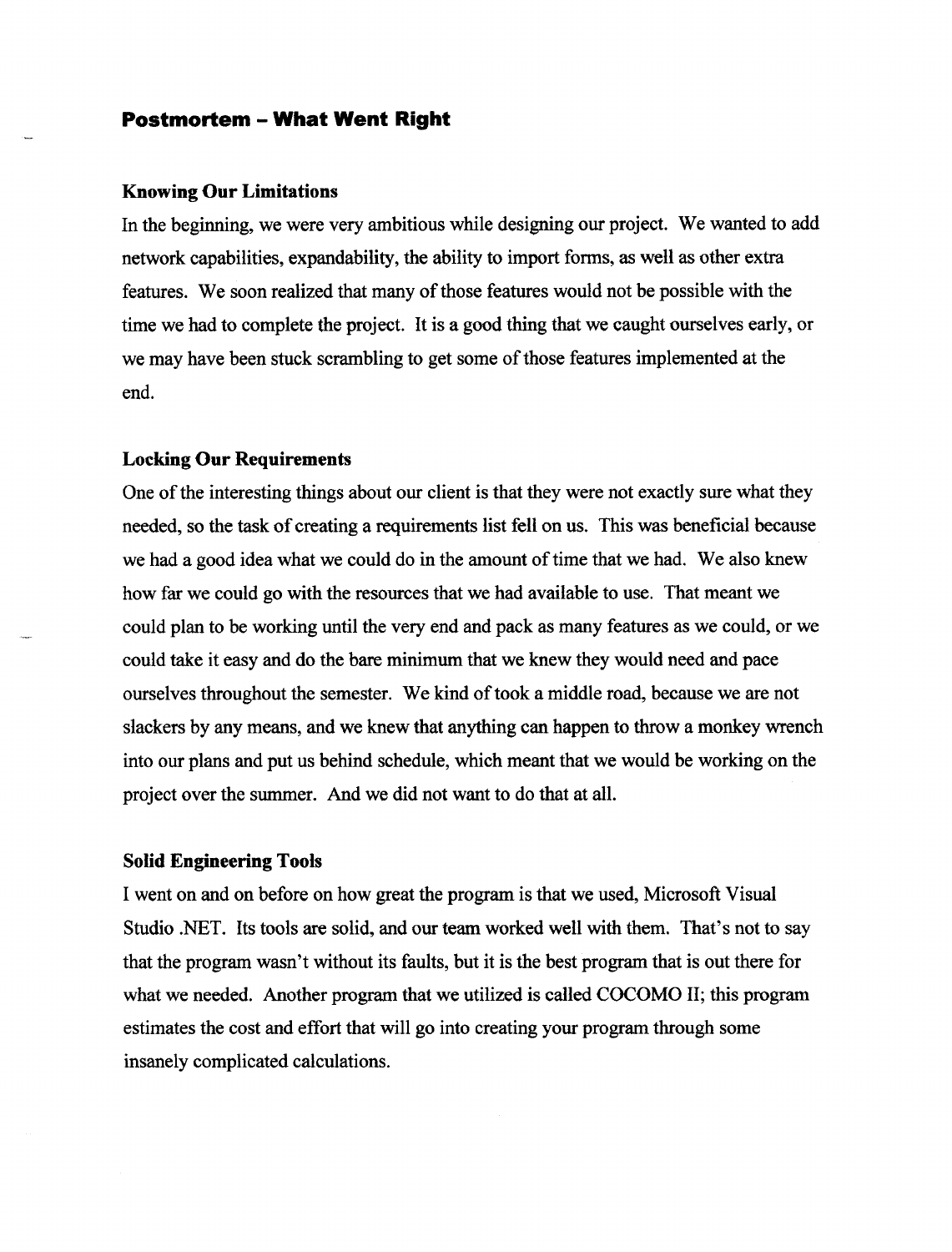#### **Postmortem - What Went Wrong**

#### **Client Level of Technological Knowledge**

This presents a couple problems. First, we had to design the software by the lowest common denominator. We did not know the skill levels of all of the officers that would be using the software, but we imagined that there are many levels ranging from very proficient, to not being very computer literate at all. It was our original intent to keep the interface as familiar to them as possible by emulating the forms that they currently use. It was important for us to not cloud the interface with features but to just keep it as simple as possible. We did enable the software to perform many tasks in different ways so that each officer could use the method that he or she was most comfortable with. The second issue came when we came to install the software and demo it for them. We needed to help our audience with simple tasks as much as we were explaining the details of our software. We created thorough manuals for the department to alleviate some issues, since we tried to make the manuals as easy to follow as possible.

#### **Communication**

As I mentioned before, communication was an issue with the group being split up between different sections of the class, and the long distances between some of the members. This allowed the common vision of the project to go in different directions on some occasions. Our leader Tony helped keep the project on its tracks most of the time, but sometimes you can see slight variations in the design. Tony also handled most of the interactions with our client, Gene Burton. These manly occurred through e-mail, since Gene is a very busy man and could respond to them at his convenience.

#### **Tool Limitations**

Before I praised C# and Visual Studio .NET for being the best at what we needed for the project. It was, but not without some limitations. There were some points when I was designing forms, that it seemed that the developers of Visual Studio forgot to add a certain functionality or consistency within itself. For example, we created a certain look with the forms by using a specific style for the text boxes. The style was very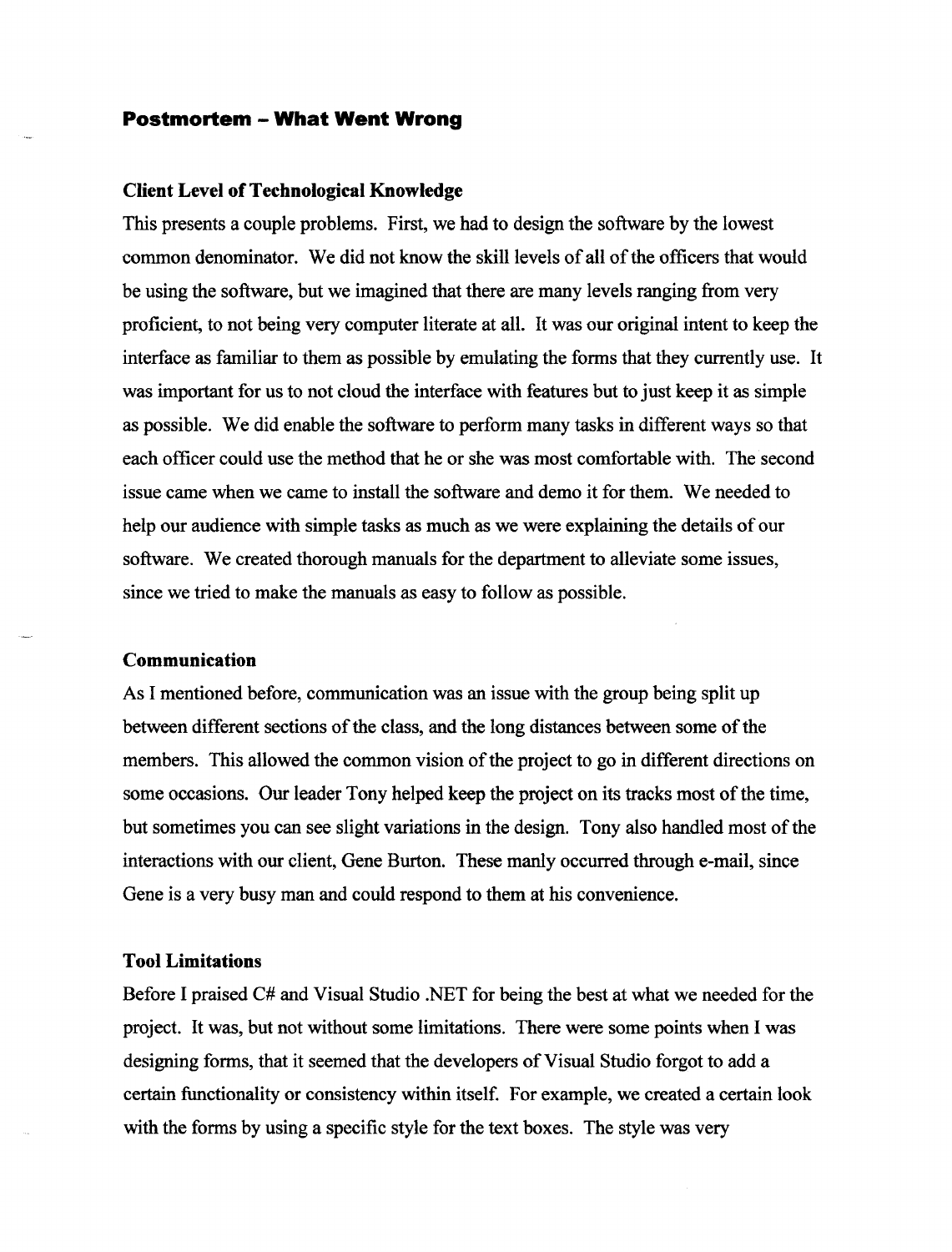streamlined and compact, because we needed to fit a lot of boxes on a single page. In addition to nonnal text boxes, we needed lists to limit the input to a set of entries, which are called combo boxes. Combo boxes are similar to text boxes, but have an arrow on the right-hand side so that when you click on it, it drops down a list of choices. However, the style we used for the text boxes was not available for the combo boxes. The different style led to certain inconsistencies that were annoying at best.

We also used larger text boxes for narrative fields that were able to be many lines long, but if they typed past the end of the text box it did not show up on the printed form. Visual Studio allows you to assign a maximum character length to text boxes, but there is no maximum line function for large text boxes. Even though we set a maximum length, if they kept hitting return, which counts as one character, they could easily scroll past the end of the text box. The remedy for that problem was just to let them know not to type too much infonnation, or all of their text would not show up on the printed document.

#### **Time**

In projects of this nature, time is never on our side. Some projects' deadlines can be pushed back in practice, but when dealing with a class, the deadline is the end of the second semester or you are not able to graduate on time. The last week of the project, we were feeling the mounting pressure to get it finished to propose it to our client. Even then, we showed them an unfinished product that required minor tweaking before we gave them a final disc.

I can not even imagine what would have happened in tenns of deadlines if we had decided to keep in some of the functionality that we were toying around with at the beginning of the process. We possibly could have started programming earlier in the semester, even though that is frowned upon by our professor. Spring Break was also a week-long gap where I had no communication with the rest of my team, nor could I have worked on anything since I was in Florida during that week. It helped me regain some lost sanity, but it did not help me get any work done.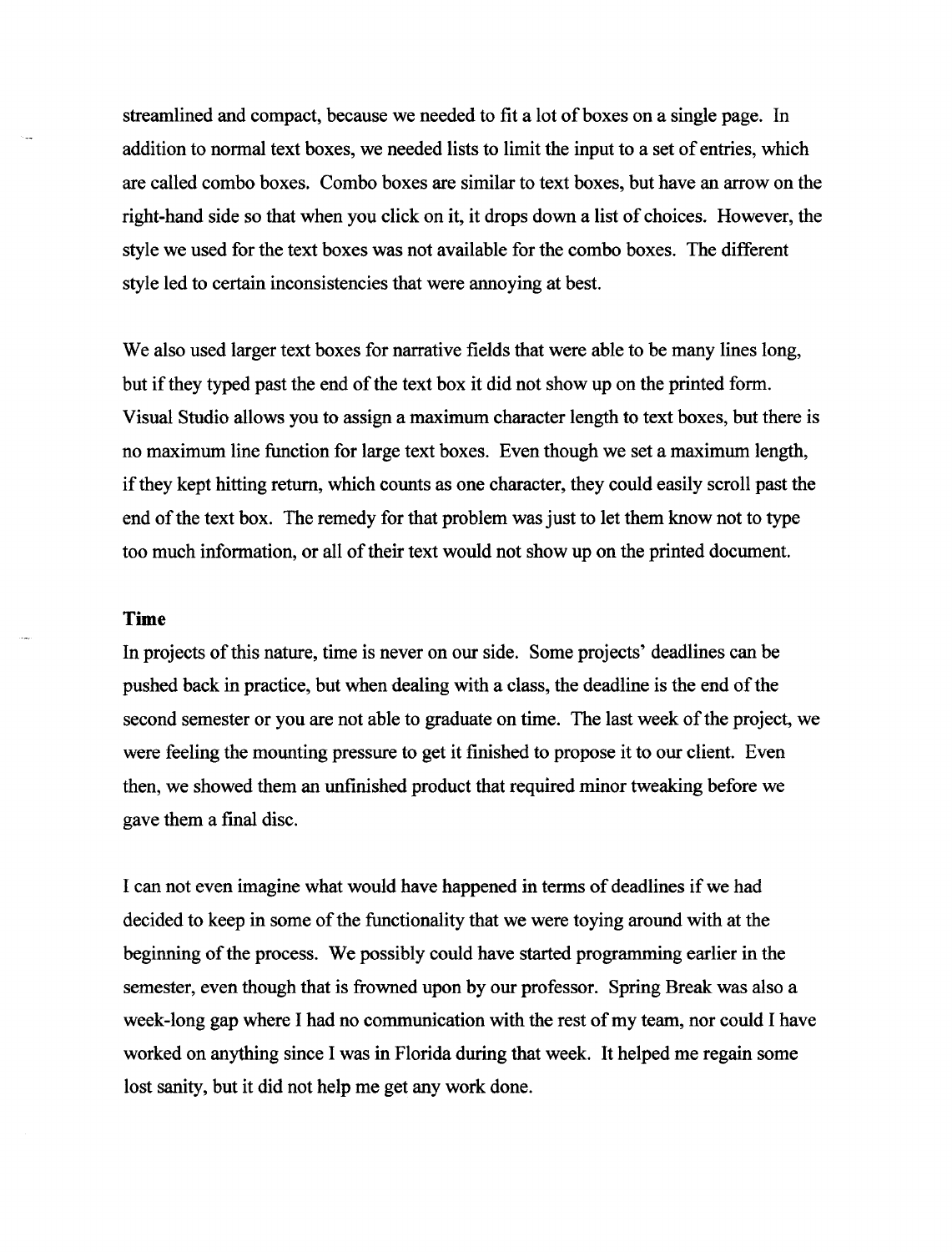## **Conclusion**

Software engineering is a long, meticulous journey through a system life-cycle. It is tedious in some places, and at the end it is very rewarding to be holding a product that you helped create from nothingness. I hope that this look at my team's project has helped you appreciate what goes into creating a software package. I have only scratched the surface as this project was simple compared to what you would use on a daily basis. The concepts, however, remain the same. Next time you start your favorite word processor or play your favorite computer game, think about all the detail and hard work that has gone into the creation of the program, from start to finish.

## **A Note on the Enclosed CD**

The enclosed CD is a duplicate of the final CD that we gave to Gene Burton and the Ball State University Police Department. It includes the installation for the latest version of Internet Explorer (version 6), the latest version of the Microsoft .NET Framework (version 1.1), and SiRS release version 1.0. It also-includes the four documentation files: the Operations Manual, which covers installation, backup, and troubleshooting; the User Manual, which outlines how to use the software; the Programming Manual, which includes all of the source code and its documentation; and the System Manual, which includes the design diagrams as well as the cases we used to test the software.